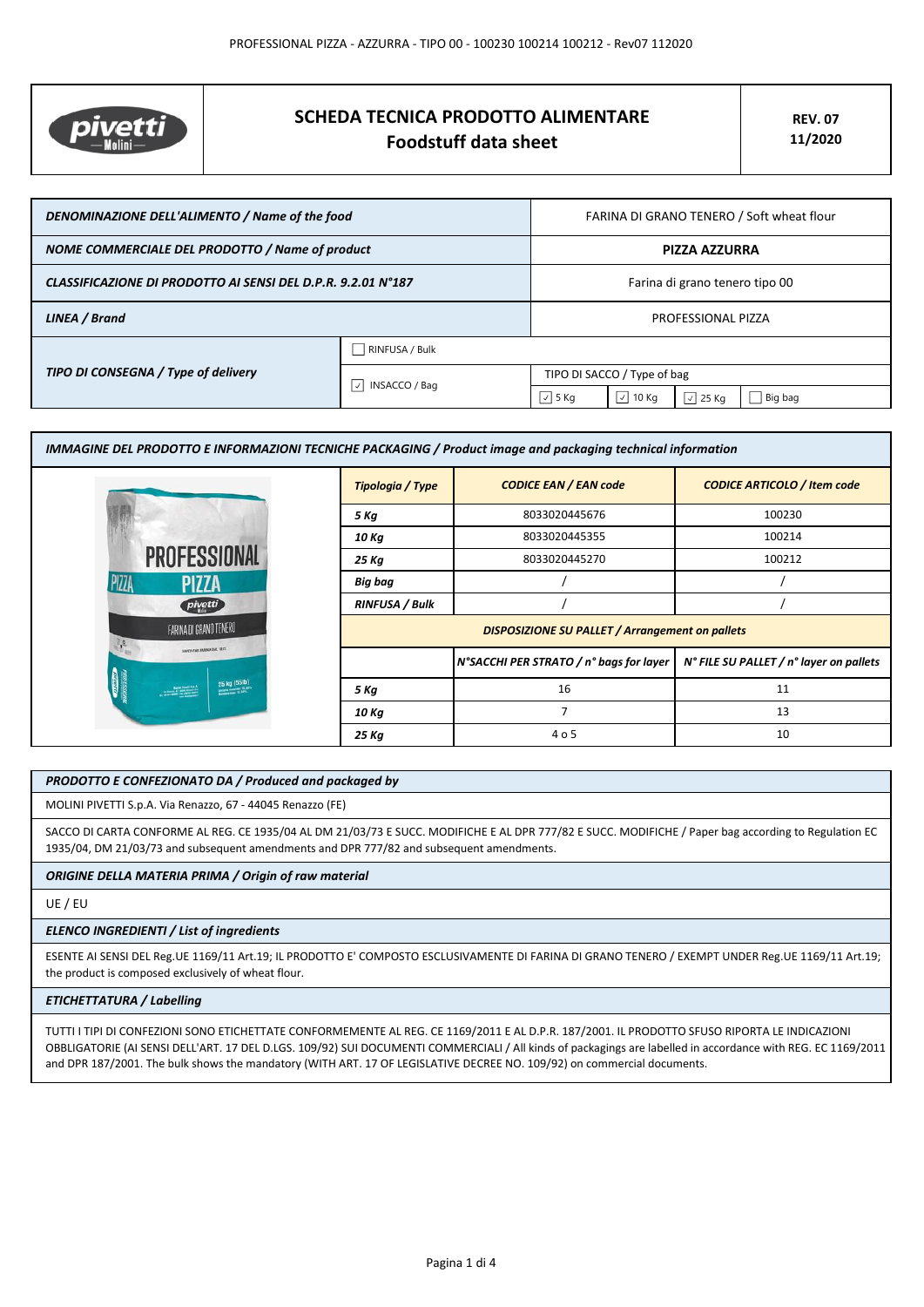| CARATTERISTICHE CHIMICO - FISICHE E REOLOGICHE / Chemical - physical and rheological characteristics                             |                                                           |                                                                              |                                            |  |
|----------------------------------------------------------------------------------------------------------------------------------|-----------------------------------------------------------|------------------------------------------------------------------------------|--------------------------------------------|--|
| <b>PARAMETRI / Parameters</b>                                                                                                    | <b>UNITA' DI</b><br><b>MISURA /</b><br>Unit of<br>measure | <b>VALORE MIN /</b><br><b>Minimum value</b>                                  | <b>VALORE MAX/</b><br><b>Maximum value</b> |  |
| UMIDITA' (Reg. CEE n° 1470/68) / Humidity                                                                                        | %                                                         |                                                                              | 15,5                                       |  |
| PROTEINE (Metodo Kjeldhal N x 5,70) Protein (Kjeldhal method N x 5,70)                                                           | % $s/s$                                                   | 12                                                                           |                                            |  |
| MINERALI / Minerals                                                                                                              | % s/s                                                     |                                                                              | 0,55                                       |  |
| INDICE DI CADUTA HAGBERG / Falling Number (Perten method)                                                                        | Sec                                                       | 270                                                                          |                                            |  |
| GLUTINE / Gluten                                                                                                                 | $%$ s/s                                                   | 11                                                                           |                                            |  |
| ALVEOGRAMMA (METODO CHOPIN) / Alveograph (Chopin Method)                                                                         |                                                           |                                                                              |                                            |  |
| W (103 erg)                                                                                                                      | Joule                                                     | 270<br>290                                                                   |                                            |  |
| P/L                                                                                                                              |                                                           | 0,50                                                                         | 0,75                                       |  |
| FARINOGRAMMA (METODO BRABENDER) / Farinograph (Brabender Method)                                                                 |                                                           |                                                                              |                                            |  |
| ASSORBIMENTO ACQUA / Absorption water                                                                                            | %                                                         | 54                                                                           |                                            |  |
| TEMPO DI ASSORBIMENTO / Water absorption time                                                                                    | Min                                                       | 1,5                                                                          |                                            |  |
| STABILITA' / Stability                                                                                                           | Min                                                       | 8                                                                            |                                            |  |
| <b>PROPRIETA' ORGANOLETTICHE / Organoleptic properties</b>                                                                       |                                                           |                                                                              |                                            |  |
| COLORE / Colour                                                                                                                  |                                                           | BIANCO TIPICO / Typical white                                                |                                            |  |
| ODORE / Aroma & Flavor                                                                                                           |                                                           | <b>GRADEVOLE E NATURALE / Pleasant and natural</b>                           |                                            |  |
| ASPETTO / Appearance                                                                                                             |                                                           | POLVERE SOFFICE / Fluffy powder                                              |                                            |  |
| PERCEZIONE AL TATTO / Perception to the touch                                                                                    |                                                           | SCORREVOLE, OMOGENEA E PRIVA DI GRUMI / Sliding,<br>homogenous, lump-free    |                                            |  |
| <b>CONTAMINANTI / Contaminants</b>                                                                                               |                                                           |                                                                              |                                            |  |
| <b>PARAMETRI / Parameters</b>                                                                                                    | <b>UNITA' DI</b><br><b>MISURA</b> /<br>Unit of<br>measure | <b>VALORE MASSIMO CONSENTITO PER LEGGE /</b><br>Maximum value allowed by law |                                            |  |
| CHIMICO - FISICI / Chemical - physical                                                                                           |                                                           |                                                                              |                                            |  |
| RESIDUI PESTICIDI (ORGANOFOSFORATI, CLORURATI, PIRETROIDI) / Residual pesticides<br>(organophosphates, chlorinated, Pyrethroids) | $\mu$ g / Kg                                              | ENTRO I LIMITI DI LEGGE / legal limits                                       |                                            |  |
| AFLATOSSINE B1 / Aflatoxin B1                                                                                                    | $\mu$ g / Kg                                              | < 2,0                                                                        |                                            |  |
| AFLATOSSINE (B1, B2, G1, G2) / Aflatoxin B1-B2-G1-G2                                                                             | $\mu$ g / Kg                                              | < 4,0                                                                        |                                            |  |
| OCRATOSSINA A / Ochratoxin A                                                                                                     | $\mu$ g / Kg                                              | < 3,0                                                                        |                                            |  |
| ZEARALENONE / Zearalenone                                                                                                        | $\mu$ g / Kg                                              | < 75                                                                         |                                            |  |
| DEOSSIVALENOLO (DON) / Vomitoxin (DON)                                                                                           | $\mu$ g / Kg                                              | $< 750$                                                                      |                                            |  |
| <b>PIOMBO</b>                                                                                                                    | mg / Kg                                                   | < 0,20                                                                       |                                            |  |
| CADMIO                                                                                                                           | mg / Kg                                                   | < 0,10                                                                       |                                            |  |
| MICROBIOLOGICI / Microbiological                                                                                                 |                                                           |                                                                              |                                            |  |
| CONTA BATTERICA TOTALE (CBT) / Total Plate Count                                                                                 | U.F.C. $/g$                                               | < 100000                                                                     |                                            |  |
| COLIFORMI TOTALI / Total coliforms                                                                                               | U.F.C. / g                                                | < 500                                                                        |                                            |  |
| LIEVITI / Yeasts                                                                                                                 | U.F.C. / g                                                | < 1500                                                                       |                                            |  |
| MUFFE/Molds                                                                                                                      | U.F.C. / g                                                | < 1500                                                                       |                                            |  |
| ESCHERICHIA COLI / Escherichia coli                                                                                              | U.F.C. $/g$                                               | < 10                                                                         |                                            |  |
| SALMONELLA / Salmonella                                                                                                          | U.F.C. $/g$                                               | ASSENTE / Absent                                                             |                                            |  |
| FRAMMENTI DI INSETTO (METODO AOAC) / Filth Test                                                                                  |                                                           |                                                                              |                                            |  |
| FRAMMENTI DI INSETTO / Fragments of insect                                                                                       | $n^{\circ}$ / 50 g                                        | $< 50$                                                                       |                                            |  |
| PELI DI RODITORE / Rodent hairs                                                                                                  | $n^{\circ}$ / 50 g                                        | ASSENTE / Absent                                                             |                                            |  |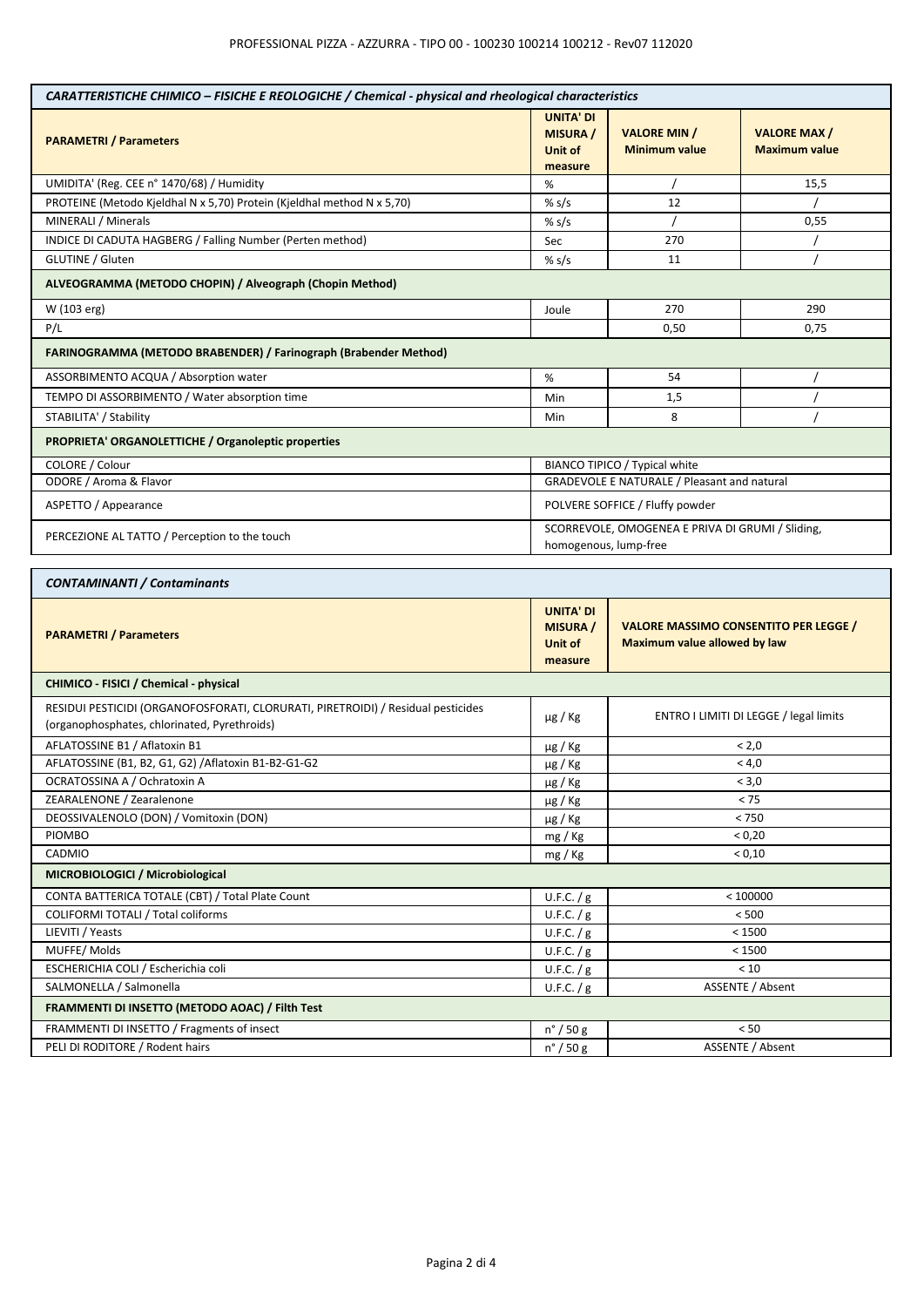| VALORI NUTRIZIONALI MEDI PER 100 g DI PRODOTTO / Mean Nutritional value for 100 g product |                                              |                                  |  |
|-------------------------------------------------------------------------------------------|----------------------------------------------|----------------------------------|--|
| <b>PARAMETRI / Parameters</b>                                                             | <b>UNITA' DI MISURA /</b><br>Unit of measure | <b>VALORE MEDIO / Mean value</b> |  |
| <b>ENERGIA / Energy</b>                                                                   | kJ - Kcal                                    | 348<br>1475                      |  |
| GRASSI / Fat                                                                              | g                                            | 1,0                              |  |
| DI CUI ACIDI GRASSI SATURI / Of which saturates                                           | g                                            | 0,1                              |  |
| CARBOIDRATI / Carbohydrates                                                               | g                                            | 71                               |  |
| DI CUI ZUCCHERI / Of which sugars                                                         | g                                            | 1,4                              |  |
| FIBRE / Fibre                                                                             | g                                            | 1,6                              |  |
| PROTEINE / Protein                                                                        | g                                            | 12                               |  |
| SALE / Salt                                                                               | g                                            |                                  |  |

| SOSTANZE O PRODOTTI CHE PROVOCANO ALLERGIE O INTOLLERANZE / Substances or products causing allergies or intolerances                                                                                                                                                                                                                                                                                                                                                                                                                                                                                                                                                                                                               |                                                                |                                                                                                                                                               |  |
|------------------------------------------------------------------------------------------------------------------------------------------------------------------------------------------------------------------------------------------------------------------------------------------------------------------------------------------------------------------------------------------------------------------------------------------------------------------------------------------------------------------------------------------------------------------------------------------------------------------------------------------------------------------------------------------------------------------------------------|----------------------------------------------------------------|---------------------------------------------------------------------------------------------------------------------------------------------------------------|--|
| SOSTANZE O PRODOTTI CHE PROVOCANO ALLERGIE O INTOLLERANZE - Reg. UE 1169/11 Art.<br>21 e Allegato II / Substances or products causing allergies or intolerances - Reg. UE 1169/11<br>Art. 21 e Annex II                                                                                                                                                                                                                                                                                                                                                                                                                                                                                                                            | <b>PRESENTE NEL</b><br><b>PRODOTTO / Inside the</b><br>product | <b>PRESENZA EVENTUALE E NON</b><br><b>INTENZIONALE (CONTAMINAZIONE</b><br><b>CROCIATA) / Possible and</b><br>unintentional presence (cross-<br>contamination) |  |
| Cereali contenenti glutine: grano (farro e grano khorasan), segale, orzo, avena o i loro ceppi ibridati e prodotti derivati /<br>Cereal containing gluten, namely: wheat (such as spelt and khorasan wheat), rye, barely, oats or their hybridised strains,<br>and products thereof                                                                                                                                                                                                                                                                                                                                                                                                                                                | SI (grano) / yes (wheat)                                       | NO / no                                                                                                                                                       |  |
| Crostacei e prodotti a base di crostacei / Crustaceans and products thereof                                                                                                                                                                                                                                                                                                                                                                                                                                                                                                                                                                                                                                                        | NO / no                                                        | NO / no                                                                                                                                                       |  |
| Uova e prodotti a base di uova / Eggs and products thereof                                                                                                                                                                                                                                                                                                                                                                                                                                                                                                                                                                                                                                                                         | NO / no                                                        | NO / no                                                                                                                                                       |  |
| Pesce e prodotti a base di pesce / Fish and products thereof                                                                                                                                                                                                                                                                                                                                                                                                                                                                                                                                                                                                                                                                       | NO / no                                                        | NO / no                                                                                                                                                       |  |
| Arachidi e prodotti a base di arachidi / Peanuts and products thereof                                                                                                                                                                                                                                                                                                                                                                                                                                                                                                                                                                                                                                                              | NO/no                                                          | NO/no                                                                                                                                                         |  |
| Soia e prodotti a base di soia / Soybeans and products thereof                                                                                                                                                                                                                                                                                                                                                                                                                                                                                                                                                                                                                                                                     | NO / no                                                        | SI (soia) / yes (soy)                                                                                                                                         |  |
| Latte e prodotti a base di latte (incluso il lattosio) / Milk and products thereof                                                                                                                                                                                                                                                                                                                                                                                                                                                                                                                                                                                                                                                 | NO / no                                                        | NO / no                                                                                                                                                       |  |
| Frutta a guscio, vale a dire: mandorle (Amygdalus communis L.), nocciole (Corylus avellana), noci (Juglans regia), noci di<br>acagiù (Anacardium occidentale), noci di pecan [Carya illinoinensis (Wangenh.) K. Koch], noci del Brasile (Bertholletia<br>excelsa), pistacchi (Pistacia vera), noci macadamia o noci del Queensland (Macadamia ternifolia), e i loro prodotti / Nuts,<br>namely: almonds (Amygdalus communis L.), hazelnuts (Corylus avellana), walnuts (Juglans regia), cashews (Anacardium<br>occidentale), pecan nuts (Carya illinoinensis (Wangenh.) K. Koch), Brazil nuts (Bertholletia excelsa), pistachio nuts<br>(Pistacia vera), macadamia or Queensland nuts (Macadamia ternifolia), and products thereof | NO / no                                                        | NO / no                                                                                                                                                       |  |
| Sedano e prodotti a base di sedano / Celery and products thereof                                                                                                                                                                                                                                                                                                                                                                                                                                                                                                                                                                                                                                                                   | NO / no                                                        | NO / no                                                                                                                                                       |  |
| Senape e prodotti a base di senape / Mustard and products thereof                                                                                                                                                                                                                                                                                                                                                                                                                                                                                                                                                                                                                                                                  | NO / no                                                        | NO / no                                                                                                                                                       |  |
| Semi di sesamo e prodotti a base di semi di sesamo / Sesame Seeds and products thereof                                                                                                                                                                                                                                                                                                                                                                                                                                                                                                                                                                                                                                             | NO/no                                                          | NO / no                                                                                                                                                       |  |
| Frutta a guscio: mandorle, nocciole, noci comuni ecc e prodotti derivati / Tree Nuts                                                                                                                                                                                                                                                                                                                                                                                                                                                                                                                                                                                                                                               | NO/no                                                          | NO/no                                                                                                                                                         |  |
| Anidride solforosa e solfiti in concentrazioni superiori a 10 mg/Kg o 10 mg/litro in termini di SO2 / Sulphur dioxide and<br>sulphites at concentrations of more than 10 mg/Kg or 10 mg/litre in terms of the total SO2                                                                                                                                                                                                                                                                                                                                                                                                                                                                                                            | NO / no                                                        | NO/no                                                                                                                                                         |  |
| Lupini e prodotti a base di lupini / Lupin and products thereof                                                                                                                                                                                                                                                                                                                                                                                                                                                                                                                                                                                                                                                                    | NO / no                                                        | NO / no                                                                                                                                                       |  |
| Molluschi e prodotti a base di molluschi / Molluscs and products thereof                                                                                                                                                                                                                                                                                                                                                                                                                                                                                                                                                                                                                                                           | NO / no                                                        | NO / no                                                                                                                                                       |  |

| <b>DURATA DEL PRODOTTO / Shelf Life</b>                                                                                                              |                                                                                |  |
|------------------------------------------------------------------------------------------------------------------------------------------------------|--------------------------------------------------------------------------------|--|
| <b>PRODOTTO / Product</b>                                                                                                                            |                                                                                |  |
| IN SACCO DA 25 Kg / For bag of 25 Kg                                                                                                                 | 270 GIORNI DALLA DATA DI CONFEZIONAMENTO / 270 days from the date of packaging |  |
| IN SACCO DA 1 E 5 Kg / For bag of 1 and 5 Kg                                                                                                         | 365 GIORNI DALLA DATA DI CONFEZIONAMENTO / 365 days from the date of packaging |  |
| <b>RINFUSA / Bulk</b>                                                                                                                                | 180 GIORNI DALLA DATA DI MACINAZIONE / 180 days from the date of milling       |  |
| <b>MODALITA' DI CONSERVAZIONE / Storage conditions</b>                                                                                               |                                                                                |  |
| DA CONSERVARE IN LUOGO FRESCO ED ASCIUTTO (temp. 18-25 C° umidità ≤ 60%) /<br>Store in a cool and dry place (temp. $18-25$ C° humidity $\leq 60\%$ ) |                                                                                |  |